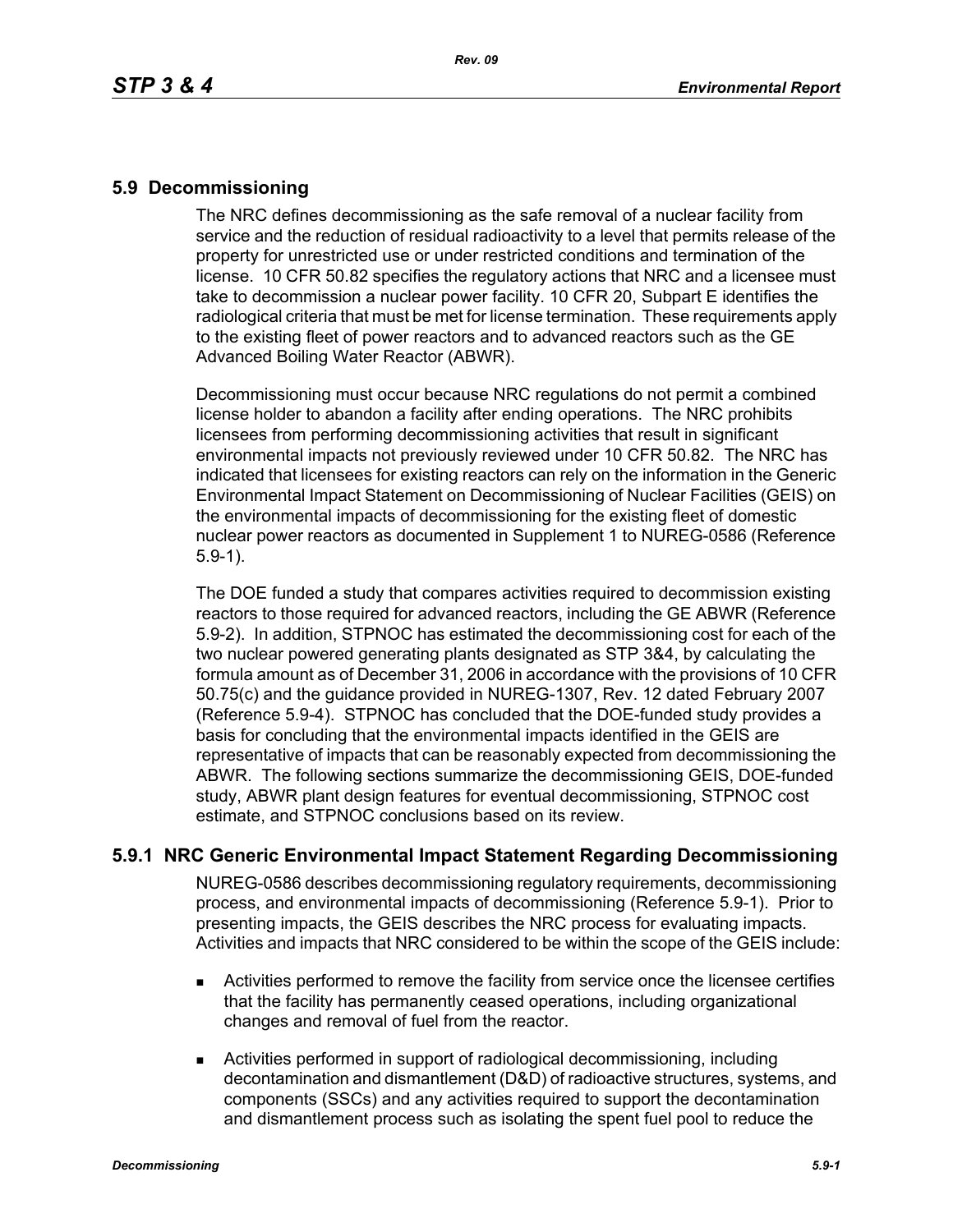scope of required safeguards and security systems so D&D can proceed on the balance of the facility without affecting the spent fuel.

- Activities performed in support of dismantlement of nonradiological SSCs, such as diesel generator buildings and cooling towers.
- Activities performed up to license termination and their resulting impacts as provided by the definition of decommissioning, including shipment and processing of radioactive waste.
- **Nonradiological impacts occurring after license termination from activities** conducted during decommissioning.
- **EXEC** Activities related to release of the facility.
- Human health impacts from radiological and nonradiological decommissioning activities.

According to Section 5.9 of NUREG-1555 (Reference 5.9-3), studies of social and environmental effects of decommissioning large commercial power generating units have not identified any significant impacts beyond those considered in the GEIS on decommissioning. The GEIS evaluates the environmental impact of the following three decommissioning methods:

- **DECON** The equipment, structures, and portions of the facility and site that contain radioactive contaminants are removed or decontaminated to a level that permits termination of the license shortly after cessation of operations.
- SAFSTOR The facility is placed in a safe stable condition and maintained in that state (safe storage) until it is subsequently decontaminated and dismantled to levels that permit license termination. During SAFSTOR, a facility is left intact, but the fuel is removed from the reactor vessel and radioactive liquids are drained from systems and components and then processed. Radioactive decay occurs during the SAFSTOR period, thus reducing the quantity of contaminated and radioactive material that must be disposed of during the decontamination and dismantlement of the facility at the end of the storage period.
- ENTOMB This alternative involves encasing radioactive SSCs in a structurally long-lived substance, such as concrete. The entombed structure is appropriately maintained, and continued surveillance is carried out until the radioactivity decays to a level that permits termination of the license.

Definitive plans for decommissioning are required by the NRC after a decision has been made to cease operations. The general environmental impacts are summarized in this section, because detailed analyses of decommissioning alternatives are not prepared until cessation of operations.

As discussed in NUREG-0586, decommissioning a nuclear facility that has reached the end of its useful life generally has a positive environmental impact. The air quality,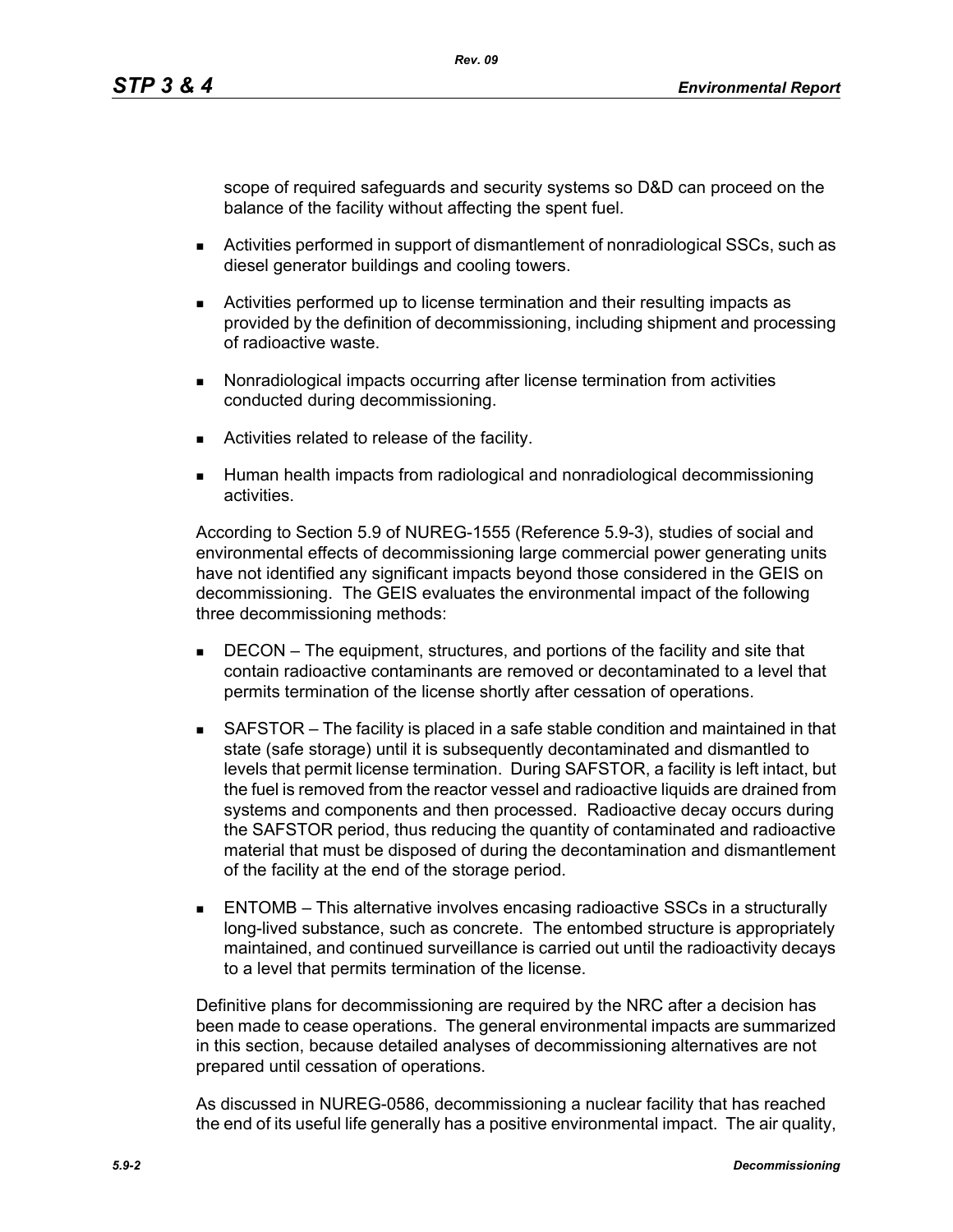*Rev. 09*

water quality, and ecological impacts of decommissioning are expected to be substantially smaller than those of power plant construction or operation because the level of activity and the releases to the environment are expected to be smaller during decommissioning than during construction and operation. The major environmental impact, regardless of the specific decommissioning option selected, is the commitment of small amounts of land for waste burial in exchange for the potential reuse of the land where the facility is located. Socioeconomic impacts of decommissioning will result from the demands on, and contributions to, the community by the workers employed to decommission a power plant (Reference 5.9-3).

Experience with decommissioned power plants has shown that the occupational exposures during the decommissioning period are comparable to those associated with refueling and plant maintenance when a plant is operational. Each potential decommissioning alternative will have radiological impacts from the transport of materials to their disposal sites. The expected impact from this transportation activity will not be significantly different from normal operations (Reference 5.9-3).

## **5.9.2 DOE-Funded Study on Decommissioning Costs**

The total cost of decommissioning depends on many factors, including the sequence and timing of the various stages of the program, location of the facility, current radioactive waste burial costs, and plans for spent fuel storage. To ensure that a lack of funds does not result in delays in or improper conduct of decommissioning that may adversely affect public health and safety, 10 CFR 50.75 requires that operating license applicants and licensees provide reasonable assurance that adequate funds for performing decommissioning will be available at the end of operation. To provide this assurance, the regulation requires that two factors be considered: (1) the amount of funds needed for decommissioning, and (2) the method used to provide financial assurance. At its discretion, an applicant may submit a certification based either on the formulas provided in 10 CFR 50.75 or, when a higher funding level is desired, on a facility-specific cost estimate that is equal to or greater than that calculated using the formula in 10 CFR 50.75, consistent with guidance provided by Regulatory Guide 1.159 (Reference 5.9-5).

To support development of advanced reactors for production of electric power and to establish the requirements for providing reasonable assurance that adequate funds for performing decommissioning will be available at the end of plant operations, a study was commissioned by DOE (Reference 5.9-2). The study presents estimates of the costs to decommission the advanced reactor designs following a scheduled cessation of plant operations. Four reactor types were evaluated in this report: the GE ABWR, the GE Economic Simplified Boiling Water Reactor (ESBWR), the Westinghouse Advanced Passive Pressurized Water Reactor (AP1000), and the Atomic Energy of Canada, Limited (AECL) Advanced CANDU Reactor (ACR-700). The cost analysis described in the study is based on the prompt decommissioning alternative, or DECON, as defined in NUREG-0586. The DECON alternative is also the basis for the NRC funding regulations in 10 CFR 50.75 and use of the DECON alternative for the advanced reactor designs facilitates the comparison with NRC estimates and financial provisions.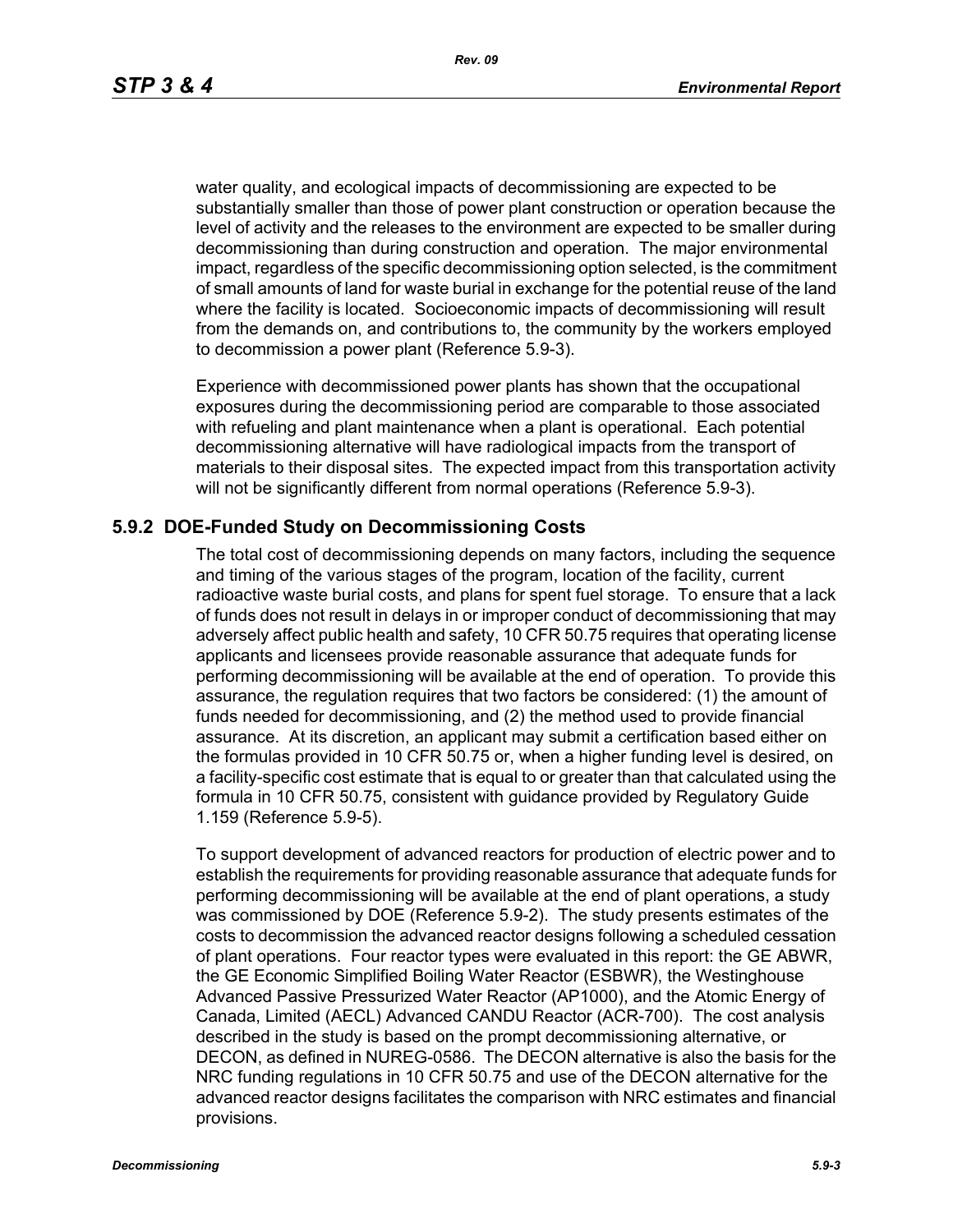DECON comprises four distinct periods of effort:

- *(1)* Pre-shutdown planning/engineering
- *(2)* Plant deactivation and transition (no activities are conducted during this period that will affect the safe operation of the spent fuel pool)
- *(3)* Decontamination and dismantlement with concurrent operations in the spentfuel pool until the pool inventory is zero
- *(4)* License termination

Each of the decommissioning activities evaluated in the GEIS is performed during one or more of the periods identified above. Because of the delays in development of the federal waste management system, it may be necessary to continue operation of a dry fuel storage facility on the reactor site after the reactor systems have been dismantled and the reactor nuclear license terminated.

The cost estimates described in the DOE study were developed using the same cost estimating methodology used by NRC and consider the typical features of a generic site located in the southeast, including the nuclear steam supply systems, power generation systems, support services, site buildings, and ancillary facilities. STPNOC considers this to be a valid approach for STP 3 & 4. The estimates are based on numerous fundamental assumptions, including labor costs, low-level radioactive waste disposal costs and practices, regulatory requirements, and project contingencies. The primary cost contributors identified in the study are either labor-related or associated with the management and disposition of the radioactive waste. Overall, the DOE study concluded that with consistent operating and management assumptions, the total decommissioning costs projected for the advanced reactor designs are comparable to those projected by NRC for operating reactors with appropriate reductions in costs due to reduced physical plant inventories (Reference 5.9-2).

# **5.9.3 ABWR Plant Design Features for Decommissioning**

The reduction of personnel exposure during decommissioning depends to a large extent on the same general principles for occupational exposure as for normal operations. The ABWR design emphasizes the use of materials selected to have low corrosion rates and reduced buildup of radioactivity on equipment, resulting in lower radiation fields after plant operations and lower activity rates to contend with during the decommissioning process. Decontamination connections on equipment used for light decontamination prior to maintenance can be successfully used to perform heavy acid wash decontamination after final operations to remove more embedded contaminants. The overall design of the plant allows for repair and maintenance including change-out of all major equipment with a few limited exceptions. This allows for all the plant equipment to be readily removed from the buildings after shutdown for disassembly, decontamination, and disposal. Special attention has been given in the design to provide access and equipment handling capabilities for the maintenance of major components. These design features, such as overhead monorails, lifting devices, and in-place ladders enhance access and removal of equipment and access to all parts of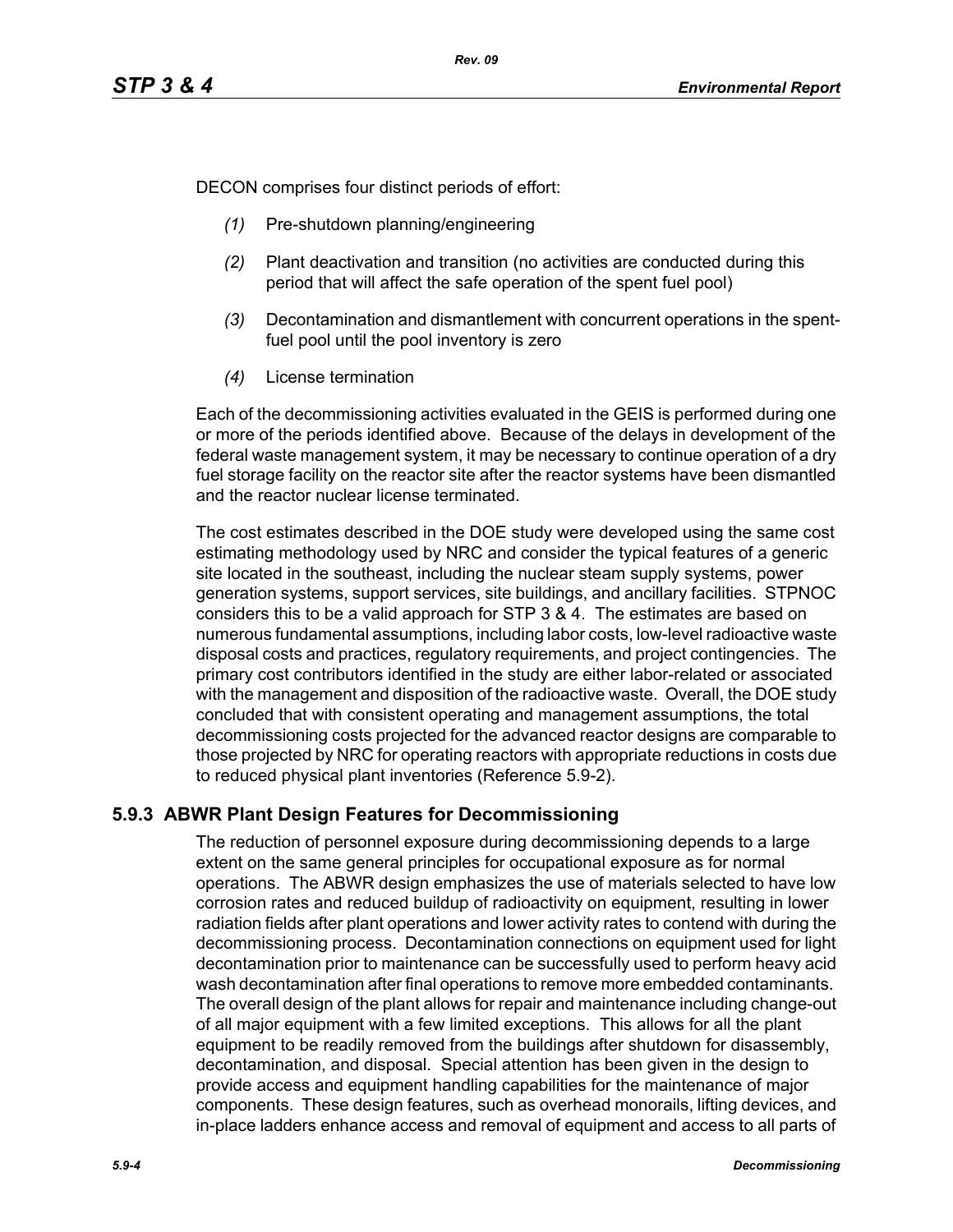the plant except those most heavily contaminated. Additionally, two operational activities have a significant effect on decommissioning: (1) maintenance of plant water chemistry within existing limitations to minimize contamination, and (2) maintaining records of plant modifications to minimize post-operational uncertainty due to changes in equipment, piping, and electrical routing or inventive modifications.

## **5.9.4 STP Units 3 and 4 Decommissioning Cost Estimate**

STPNOC has established a decommissioning cost estimate for each of the GE ABWR units proposed to be constructed on the STP site in order to assess the financial obligations pertaining to the eventual decommissioning of the two units. Part 1.4 of the COLA describes the plans for providing financial assurance for the decommissioning of the two units and includes a certification regarding the cost estimate for each unit, which is provided in Table 1.4 appended to Part 1 of the COLA. The cost estimate or "formula amount" for the minimum certification is calculated in accordance with the provisions of 10 CFR 50.75(c) and the guidance provided in NUREG-1307, Rev. 12 dated February 2007 (Reference 5.9-4), which assumes the DECON decommissioning alternative. The estimate assumes the removal of all contaminated and activated plant components and structural materials such that the owner may then have unrestricted use of the site with no further requirements for an operating license. Similar to the DOE study, the primary cost contributors identified are labor-related or associated with the management and disposition of the radioactive waste.

The STPNOC projected cost to decommission each of the GE ABWRs is estimated to be approximately \$517 million, reported in end of year 2006 dollars. This minimum certification amount for each plant was calculated using the formula delineated in 10 CFR 50.75(c)(1) and appropriate escalation indices, including the waste burial factor provided in NUREG-1307, Rev. 12, for the vendor waste processing option.

#### **5.9.5 Conclusions**

STPNOC compared the activities analyzed in the GEIS of the environmental impacts associated with decommissioning the existing fleet of domestic nuclear power reactors with the activities that form the basis for decommissioning cost estimates prepared by DOE for advanced reactor designs and determined that the scope of activities is the same. Projected physical plant inventories associated with advanced reactor designs will generally be less than those for currently operating power reactors due to advances in technology that simplify maintenance and benefit decommissioning. Based on this comparison, STPNOC has concluded that the environmental impacts identified in the GEIS are representative of impacts that can be reasonably expected from decommissioning the GE ABWR.

STPNOC has projected a total decommissioning cost estimate using the NRC's formula amount in accordance with 10 CFR 50.75(c)(1). The cost projected to decommission two GE ABWRs using the DECON alternative is estimated to be \$1.034 billion, reported in end of year 2006 dollars. As permitted by NRC's rules, the decommissioning funding report may be based upon a higher site specific cost estimate than the formula amount.